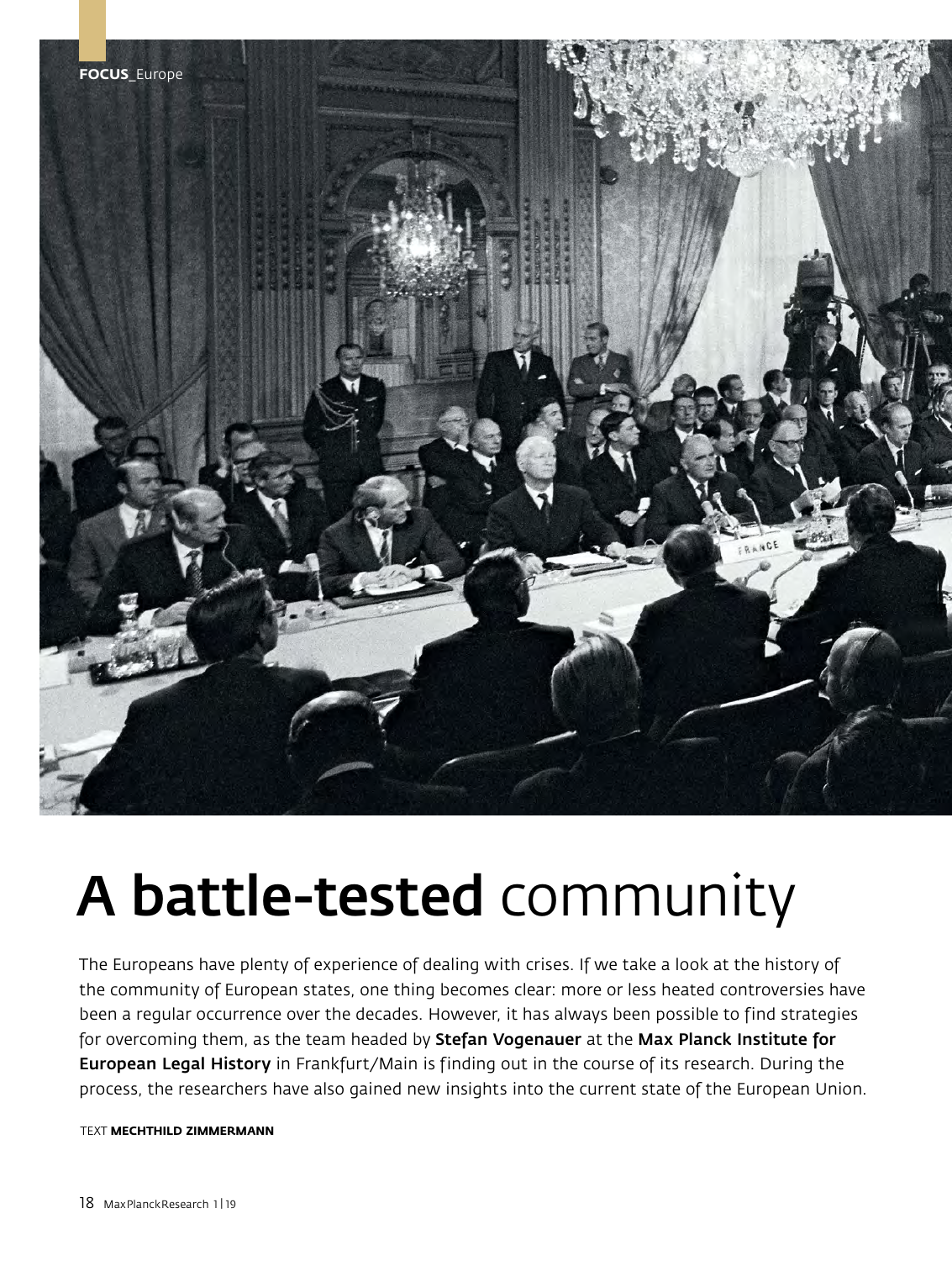

Fussels, in the summer of 1965:<br> *in the lights went out in the Palais*<br> *de Congrès. The ministers gathered in Brussels (...) were sitting*<br> *in the dark. Anyone who might have re-"Three minutes after midnight, the lights went out in the Palais de Congrès. The ministers gathered in Brussels (...) were sitting garded this as a bad omen would soon see their fears confirmed: after the short circuit had been repaired, it only took another 107 minutes for the negotiations to fail. On 1 July, shortly before 2 o'clock in the morning, the most severe crisis yet to hit the Common Market began."* 

The night of 9 July 1965, the bitter end of which was described by the weekly newspaper D**ie** Z**eit,** marked the beginning of the use of the empty chair

policy. According to Stefan Vogenauer, Director at the Max Planck Institute for European Legal History, this phase was marked by the most severe crisis in the history of European integration. As an act of protest, the French government at the time recalled its permanent representative in Brussels, refused to attend the meetings of the Council of Ministers, and in so doing, blocked the entire Community for half a year.

Only seven years previously, Germany, France, Italy, Belgium, the Netherlands and Luxembourg had joined together to form the European Economic Community (EEC). The Treaties of Rome had come into force in January 1958. It was agreed in these treaties that the establishment of an internal European market and the gradual convergence of economic policy was to promote prosperity in the countries and improve relations between the states. However, opinions about how far integration would have to go varied widely.

The French President at the time, Charles de Gaulle, could certainly be described as a Eurosceptic from today's perspective. While he was in favor of a Europe with France and Germany as supporting pillars, his greater priority was helping his country regain its former global status. For de Gaulle, national independence was of key impor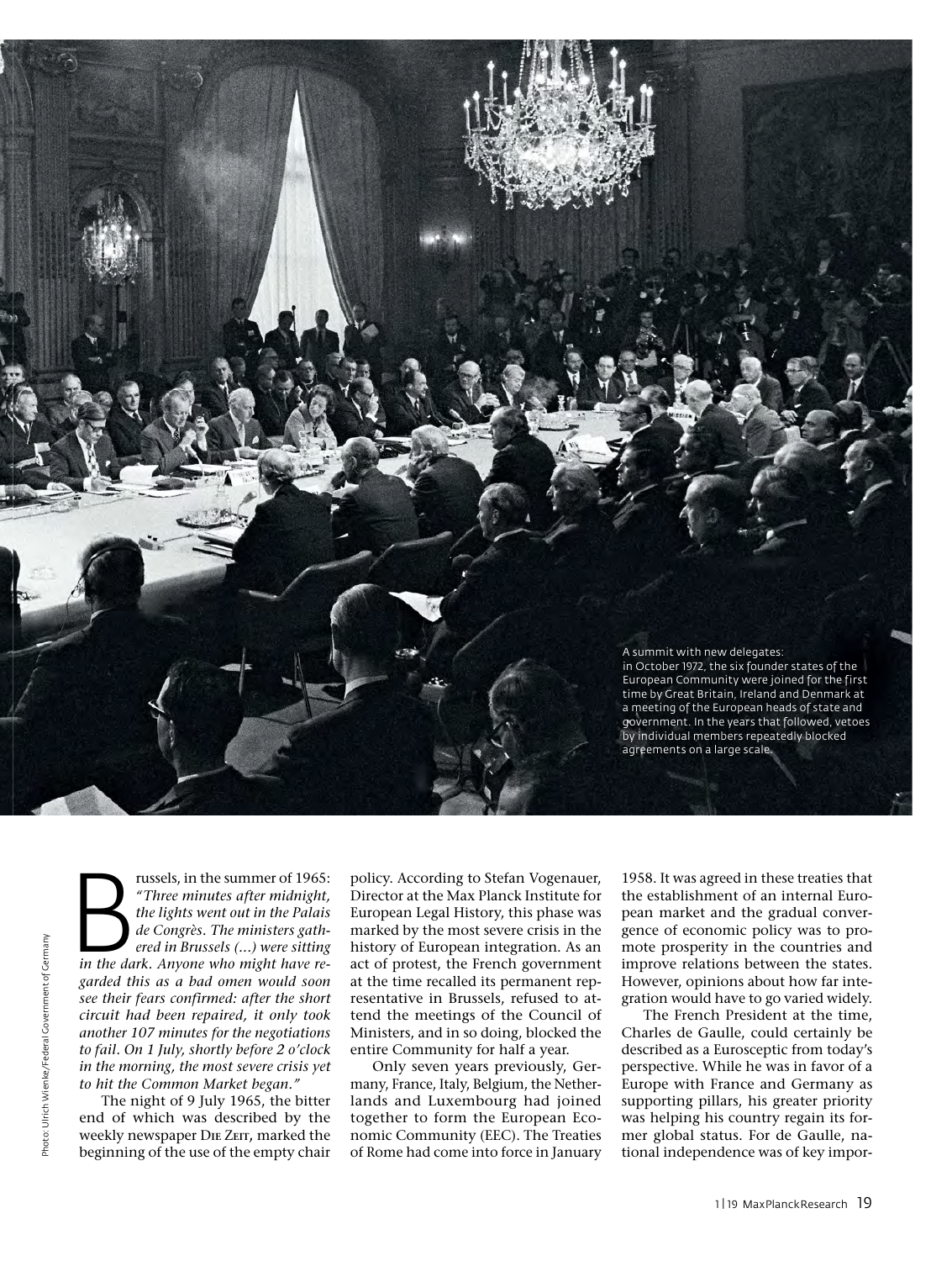

tance, and he accordingly took a critical view of cross-state European institutions. The controversy that ultimately culminated in the crisis of 1965 flared up over two issues. Majority voting was to be extended to a series of important questions. Moreover, in de Gaulle's view, the EEC Commission under Walter Hallstein was acting like "a European government", since it was planning for example to introduce a separate Community budget.

However, there were other reasons for the French blockade. The French President wanted to secure a dominant role for his country in the European Community and to strengthen the influence of the national governments overall. It was not until January 1966 that the French returned to the table with the other EEC members, where they then negotiated what became known as the "Luxembourg Compromise": a veto option for certain states which regarded their national interests as being in danger.

## INTEGRATION THROUGH CRISIS – THE MORE SEVERE, THE BETTER

Events show that the atmosphere in Europe was by no means more peaceful and harmonious in the past. "There have always been crises," says legal historian Stefan Vogenauer, "and they are easily forgotten. Since I've been following its development, the European Union has in fact been in permanent crisis mode." One of the few exceptions was the period at the end of the 1980s and the early 1990s, when Jacques Delors was President of the European Commission and agreement was reached over the Single European Act and the Treaty of Maastricht. "There have always been times when giant strides towards European integration were made," says Vogenauer. "However, they were again followed by long periods of tactical withdrawal or stagnation."

Nevertheless, there are always two sides to a crisis. Walter Hallstein, who was the first President of the EEC Commission from 1958 to 1967, firmly believed that the European Community could "gain in stature and stability, particularly in times of escalating crisis," explains Philip Bajon, a historian in Vogenauer's team. "This was a part of his theory and his self-identification as President of the Commission: integration through crisis – the more severe, the better."

Hallstein was a professor of law and a staunch European. As one of the founding fathers of the European Community, he regarded Europe as a Community of Law (*Rechtsgemeinschaft*) – an idea that has since played an important role in the debate surrounding European integration. Even so, it is not so easy to clearly define what the "European Community of Law means," explains Thorben Klünder, who is examining the concept for his doctoral thesis. "On the one hand, it is assumed that there was already a Community of Law before the European states came together by signing an agreement." The European Community is therefore something akin to a community of values that had already had a common legal basis for hundreds of years in the form of Roman law.

On the other hand, the term is also used in the sense of an ideal, according to which the European states should become ever more closely aligned in legislative terms, as Klünder explains: "In the view of Walter Hallstein, for example, we were a Community of Law and were to become an even stronger one." According to Klünder, there is no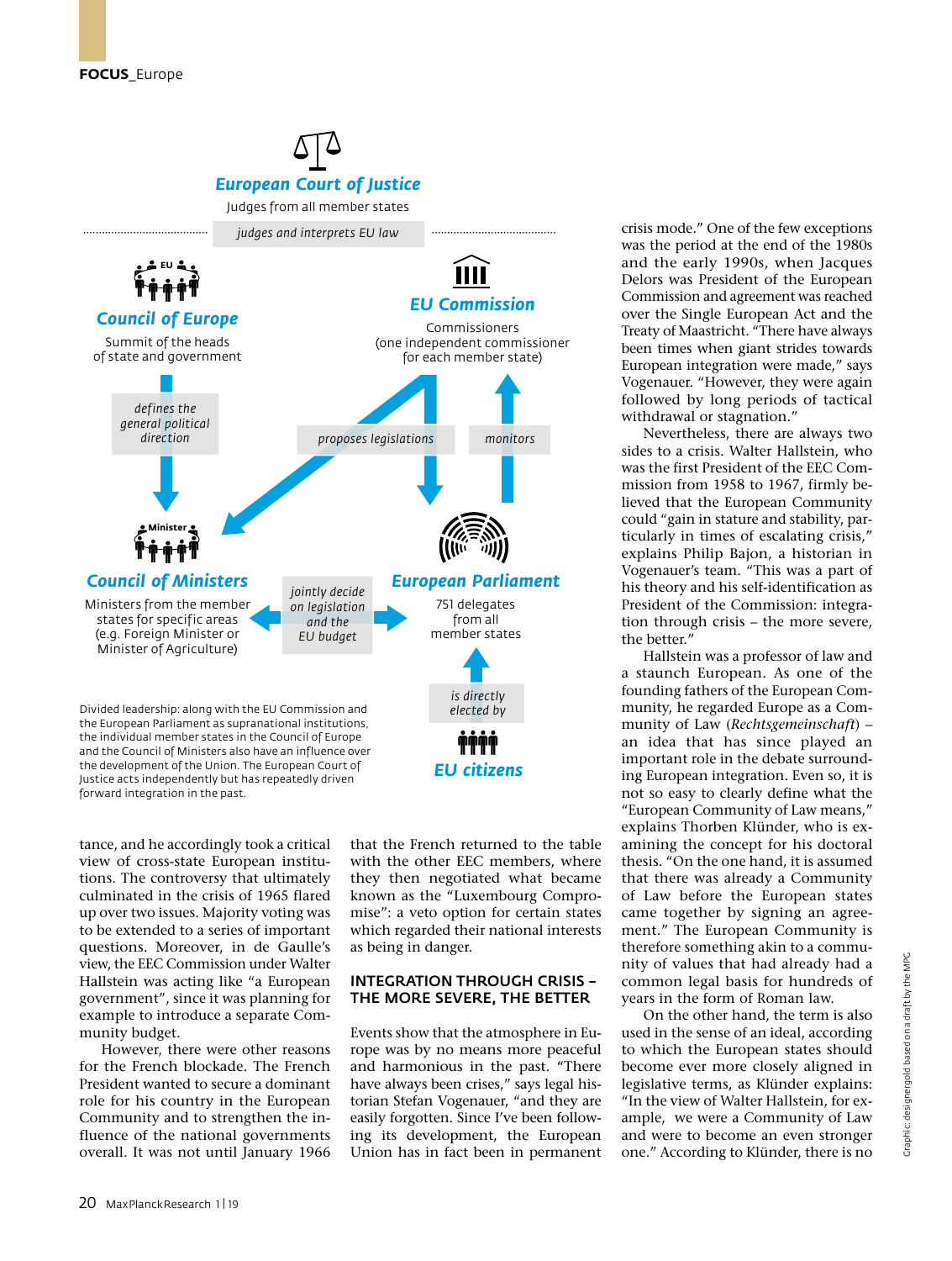doubt that the different meanings of the word have influenced our understanding of the European Community: "The Community of Law can certainly be perceived as a narrative of how European integration can succeed, namely through the law."

However, what might sound good in theory is proving difficult to realize in practice. Even if there is a certain degree of consensus in Europe about the rule of law or basic rights, matters get complicated as soon as it comes to the details. Since the European Union's main focus is still the internal market, the goal in question is "merely" the creation of equal terms for the economies of all member states. However, these terms ultimately influence topics that relate to everyone: consumer protection, environmental protection, workers' rights, and national ways of dealing with issues ranging from food production to the design of car number plates.

### A BLACKCURRANT LIQUEUR CHANGES POLITICS

Philipp Schmitt, who is also a doctoral student in Vogenauer's Department, explains how it soon became clear that agreeing on entirely congruent legal rules for all states was an impossibility. "The European Commission wanted to drive forward the Community of Law and attempted to achieve legal standardization. However, time and again, the countries expressed their opposition. This became particularly problematic in areas in which the members were supposed to agree unanimously." Schmitt is researching the development of a legislative technique known as minimum harmonization. This offered a way out of the dilemma that was frequently used from the 1960s until the recent past. For EU directives, i.e. for rules that need to be converted by the individual states into their own laws, it created room for maneuver for national concerns. The states only needed to agree on a minimum standard, with more stringent rules possible.

Schmitt cites an early example from the 1970s, the reduction of lead



in petrol. "Germany was the only country to have already significantly reduced the lead content by law when the standard was to be unanimously aligned at European level. The other members wanted to reduce the lead content in stages; however, Germany successfully proposed a derogation that permitted more stringent limits." In his analyses, Philipp Schmitt also comes across country-specific patterns: "It is those states that have high standards in certain areas that most frequently press the case for derogations. Environmental protection was often an important issue for the Germans, while the Danes insisted on asserting their principles when it came to social matters and the British were particularly keen on animal welfare."

Working for Europe: when in 1975, the British first voted on membership of the European Community, Margaret Thatcher as the leader of the Conservative Party advocated saying yes to Europe. She met with success: more than two-thirds of voters were in favor. The arguments on both sides at that time are largely the same ones that are used today.

While minimum harmonization may not conform to the ideal of legal unification, the EU has in Philipp Schmitt's view certainly benefited from the option of allowing more stringent measures: "I think that in a Europe with opposing views, this was a good way of making progress in the single market without ignoring social issues or environmental and consumer protection." After all, this is precisely the danger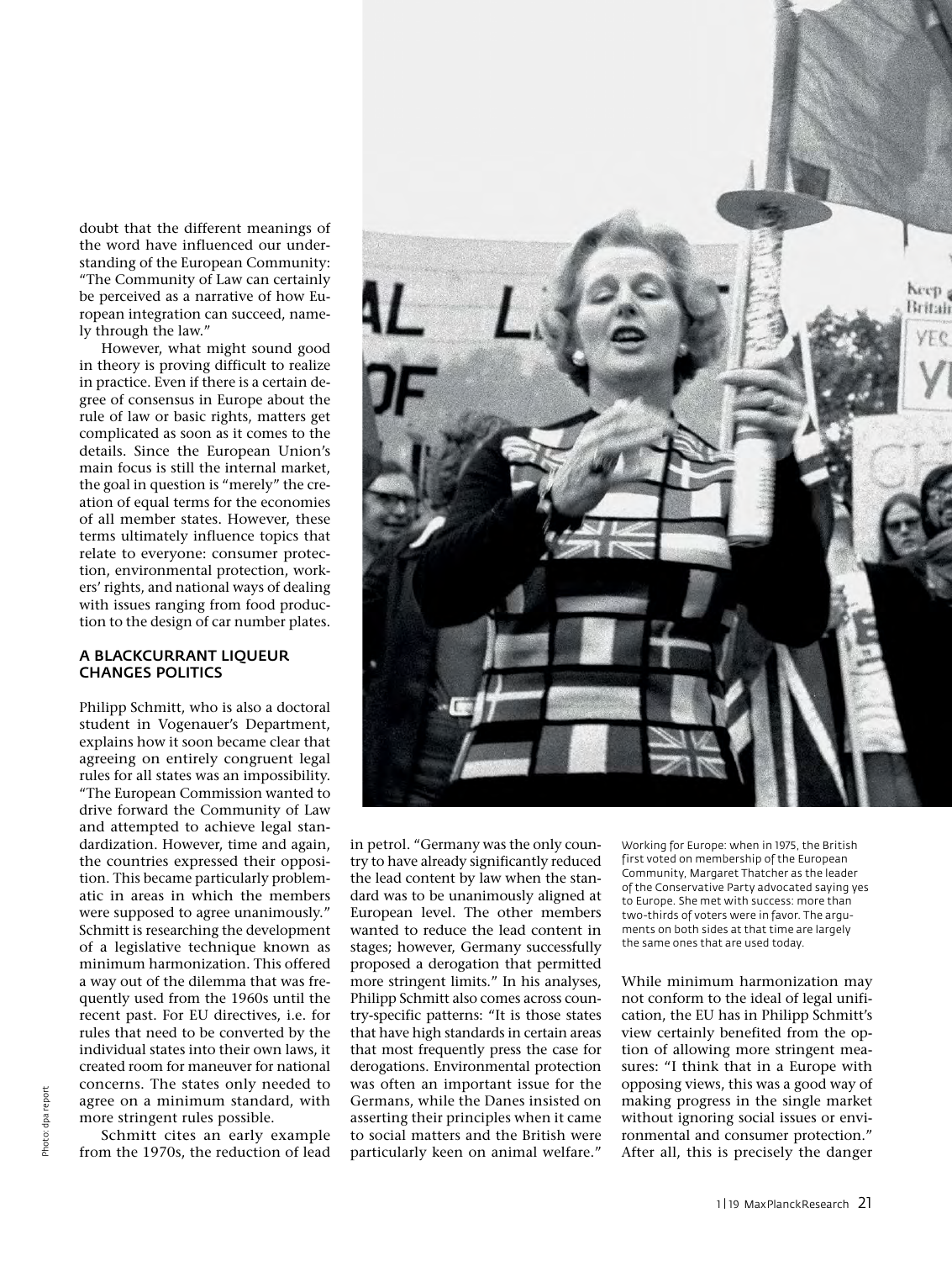that arises when a group has to agree on the smallest common denominator: "In general, there is the risk of a race to the bottom; in other words, at the end of the day, the lowest standard sets the benchmark."

Today, the European Commission is anything but supportive of derogations for more stringent national standards. Schmitt can certainly understand why: "It's a question from which angle you look at it. As important as the deviations upwards were for consumer protection, for example, for the economy, different periods for the right of withdrawal or claims for damage compensation might be an obstacle."

One important question in this context is to what extent it is actually necessary for the single market to regulate details centrally. The European Court of Justice (CJEU) passed an important ruling in this respect at the end of the 1970s. The case may at first sound banal, since the subject of dispute was blackcurrant liqueur. A German supermarket wanted to start selling French Crème de Cassis as part of its product range. However, since the alcohol content did not conform to the German law on spirits, the liqueur could not be sold. The company filed an objection and was given a favorable ruling by the CJEU. The judges explained their decision by saying that national regulations may only restrict the European internal market when this is deemed necessary to fulfill mandatory requirements, for example for fiscal supervision purposes or when there is a risk to public health. In the case of the liqueur, the court did not find that such grounds applied.

Philipp Schmitt says that the socalled *Cassis-de-Dijon* judgment of 1979 set new standards for the alignment of legislation: "A certain alcohol content would have previously been specified in a directive on 'Euro liqueur', since it appeared to be necessary to set uniform requirements in order to enable the free movement of goods. The CJEU judgment prepared the path away from product alignment and towards more mutual recognition."

This was not the only ruling with which the European Court of Justice



Joint investigation: the team headed by Stefan Vogenauer (above right) studies the European Union and its history. Insa Jarass (above left) is working on issues relating to European private law. Philip Bajon is studying the veto after the Luxembourg Compromise, while Philipp Schmitt is researching the development of minimum harmonization, and Thorben Klünder is focusing on the concept of the European Community of Law (below from left).



facilitated the advance of the single market in Europe. For decades, it was considered to be the "engine of integration" – a role that is contentious. Criticism has been voiced not only by politicians who see their national interests as being at risk, but also from the academic arena, particularly by political scientists and sociologists (see also "The Union of disparity", page 30). They are critical of the fact that the Court of Justice has consciously acted in a political way over the years, and in so doing has acted *ultra vires.*

In his research, Stefan Vogenauer has focused on the history of the European Court of Justice. He and his team are studying this institution's past, and not only with reference to files, protocols and other written documents, but also by recording its oral history in a pilot project. In interviews, they are questioning judges, Advocates General and high-ranking administrative officials who used to work there in the past, and are comparing their memories with the official written records.

One question in their interviews relates to the possible political role played by the Court. The answers differ, according to Philip Bajon, who has been conducting some of these interviews together with a colleague. "Many interviewees insist that the CJEU was only applying the law – that there was therefore no political role, no activism, no